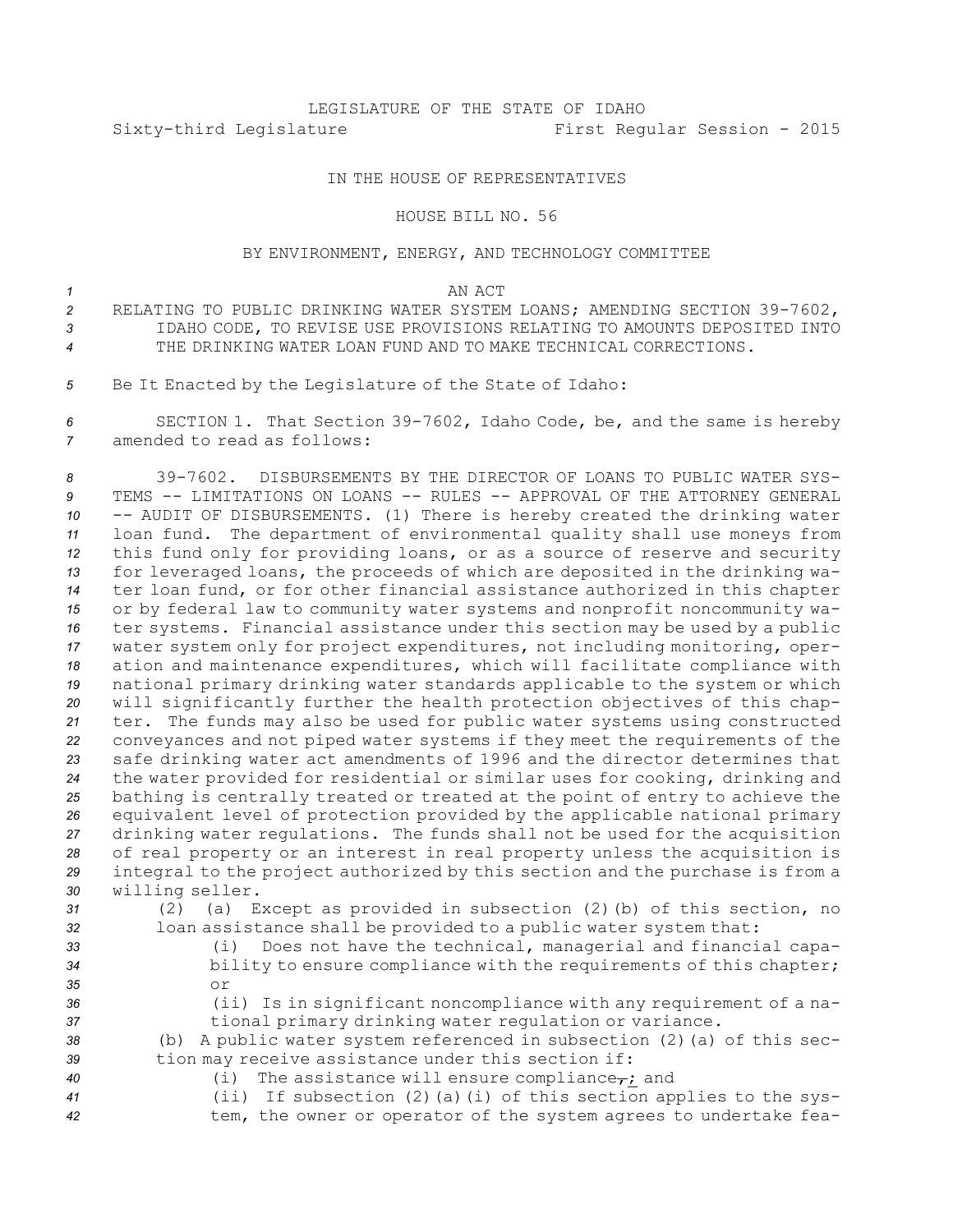**1** sible and appropriate changes in operations, including ownership, management, accounting, rates, maintenance, consolidation, al- ternative water supply or other procedures, and then only if the director determines that the measures are necessary to ensure that **120 the system has the technical, managerial and financial capability**  to comply with the requirements of this chapter and the safe drink-ing water act amendments of 1996.

*<sup>8</sup>* (3) Except as otherwise prohibited by state law, the amounts deposited *<sup>9</sup>* into the drinking water loan fund under this chapter may be used only for the *<sup>10</sup>* following:

*<sup>11</sup>* (a) To make loans on the conditions that:

*<sup>12</sup>* (i) The interest rate for each loan is less than or equal to the 13 market interest rate<sub>r</sub>;

- *<sup>14</sup>* (ii) Principal and interest payments on each loan will commence *<sup>15</sup>* not later than one (1) year after completion of the project for *<sup>16</sup>* which the loan was made and each loan will be fully amortized 17 **17 17 12** not later than twenty thirty (230) years after completion of the 18 **project<del>, except that in the case of a disadvantaged community, an**</del> 19 **19** extended form for a loan may be allowed if it terminates not later 20 **than thirty (30) years after the date the project is completed,** and 21 does not exceed the design life of the project $\tau$ ;
- *<sup>22</sup>* (iii) The recipient of each loan will establish <sup>a</sup> dedicated source 23 of revenue, or, in the case of a privately owned system, demon-*<sup>24</sup>* strate that there is adequate security, for the repayment of the  $25$  loan<sub> $\tau$ </sub>; and
- 

*<sup>26</sup>* (iv) The drinking water loan fund will be credited with all pay-27 ment of principal and interest on each loan.

 (b) To buy or refinance the debt obligation of <sup>a</sup> municipality or an in- termunicipal or interstate agency within the state at an interest rate that is less than or equal to the market interest rate in any case in which <sup>a</sup> debt obligation is incurred after July 1, 1993;

 (c) As <sup>a</sup> source of revenue or security for the payment of principal and interest on revenue or general obligation bonds issued by the state if the proceeds of the sale of the bonds will be deposited into the drinking water loan fund; and

*<sup>36</sup>* (d) To earn interest on the amounts deposited into the drinking water *37* loan fund.

 (4) For every agreement between the state and the federal government by which funds are made available, the state shall deposit in the drinking water loan fund an amount equal to at least twenty percent (20%) of the total amount of the grant to be made to the state on or before the dates on which grant pay-ments are made to the state.

 (5) The director may promulgate rules necessary for the making and en- forcing of loan contracts hereunder and for establishing procedures to be followed in applying for state loans or loan subsidies or training assis- tance herein authorized as shall be necessary for the effective administra-tion of the loan program.

*<sup>48</sup>* (6) All contracts entered into pursuant to this chapter shall be sub-*<sup>49</sup>* ject to approval by the attorney general as to form. All disbursements by the